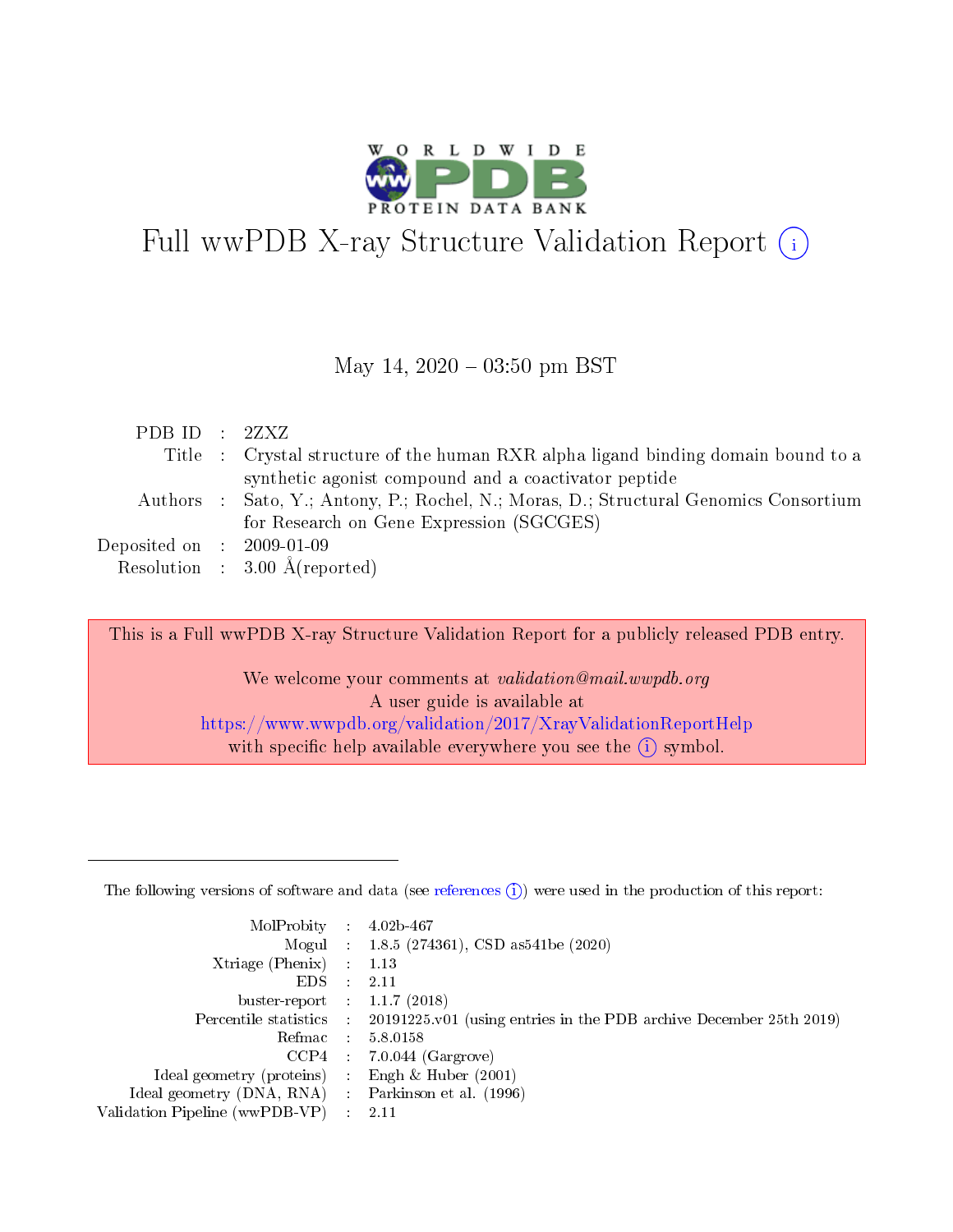# 1 [O](https://www.wwpdb.org/validation/2017/XrayValidationReportHelp#overall_quality)verall quality at a glance  $(i)$

The following experimental techniques were used to determine the structure: X-RAY DIFFRACTION

The reported resolution of this entry is 3.00 Å.

Percentile scores (ranging between 0-100) for global validation metrics of the entry are shown in the following graphic. The table shows the number of entries on which the scores are based.



| Metric                | Whole archive<br>$(\#\text{Entries})$ | Similar resolution<br>$(\#\text{Entries}, \text{resolution range}(\AA))$ |
|-----------------------|---------------------------------------|--------------------------------------------------------------------------|
| Clashscore            | 141614                                | $2416(3.00-3.00)$                                                        |
| Ramachandran outliers | 138981                                | $2333(3.00-3.00)$                                                        |
| Sidechain outliers    | 138945                                | $2336(3.00-3.00)$                                                        |
| RSRZ outliers         | 127900                                | $1990(3.00-3.00)$                                                        |

The table below summarises the geometric issues observed across the polymeric chains and their fit to the electron density. The red, orange, yellow and green segments on the lower bar indicate the fraction of residues that contain outliers for  $\geq=3$ , 2, 1 and 0 types of geometric quality criteria respectively. A grey segment represents the fraction of residues that are not modelled. The numeric value for each fraction is indicated below the corresponding segment, with a dot representing fractions  $\epsilon = 5\%$  The upper red bar (where present) indicates the fraction of residues that have poor fit to the electron density. The numeric value is given above the bar.

| Mol | $\mid$ Chain $\mid$ Length | Quality of chain |     |           |
|-----|----------------------------|------------------|-----|-----------|
|     | 240                        | 82%              |     | 11%<br>6% |
|     | 1 ว<br>ΙU                  | 69%              | 15% | 15%       |

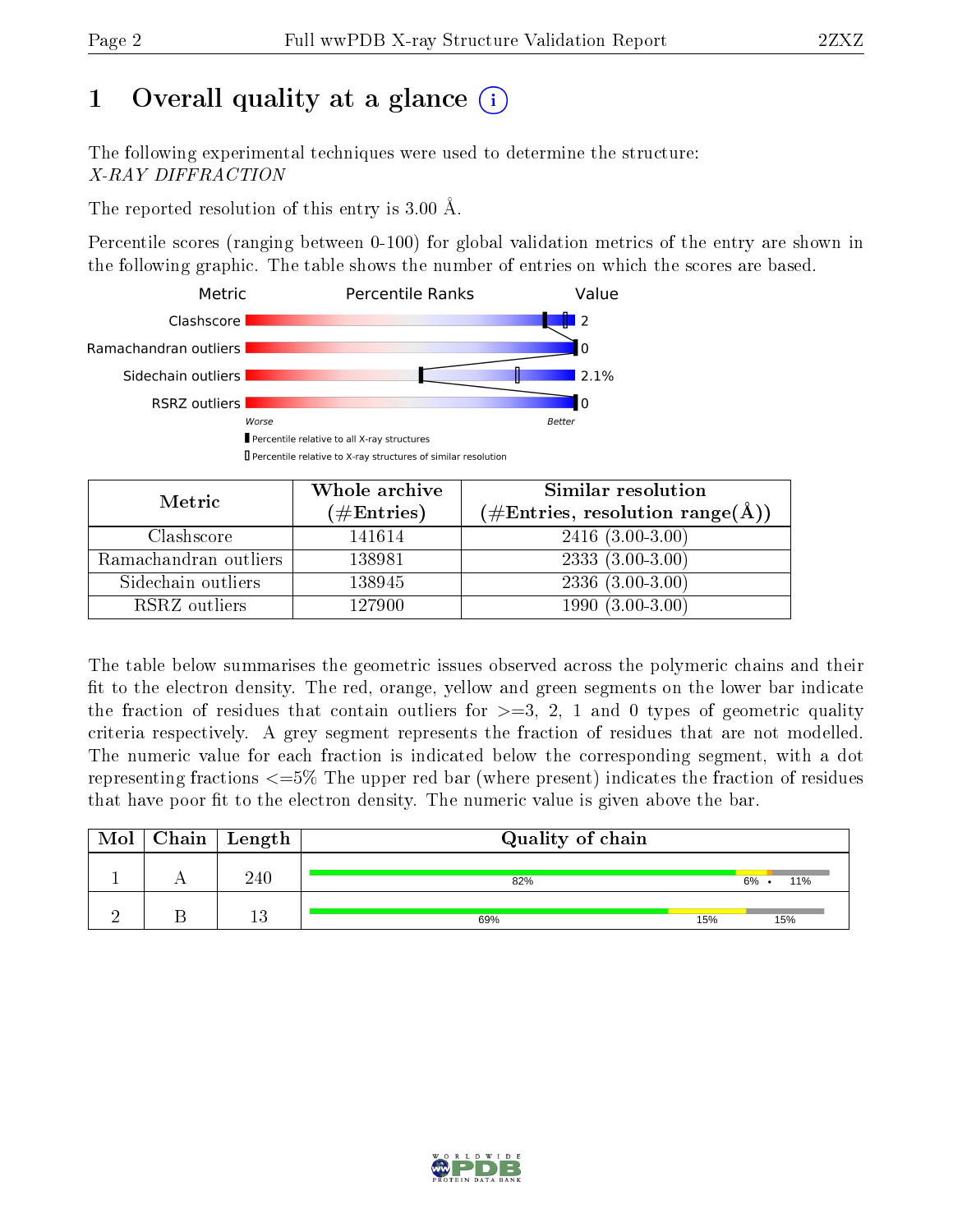# 2 Entry composition  $\left( \cdot \right)$

There are 4 unique types of molecules in this entry. The entry contains 1826 atoms, of which 0 are hydrogens and 0 are deuteriums.

In the tables below, the ZeroOcc column contains the number of atoms modelled with zero occupancy, the AltConf column contains the number of residues with at least one atom in alternate conformation and the Trace column contains the number of residues modelled with at most 2 atoms.

Molecule 1 is a protein called Retinoic acid receptor RXR-alpha.

| Mol | Chain | Residues |                        |       | Atoms |     |        | ZeroOcc | $\mid$ AltConf $\mid$ Trace |  |
|-----|-------|----------|------------------------|-------|-------|-----|--------|---------|-----------------------------|--|
|     |       | 213      | $_{\rm Total}$<br>1680 | 1079. | 288   | 303 | $10\,$ | -41     |                             |  |

• Molecule 2 is a protein called GRIP1 from Nuclear receptor coactivator 2.

| Mol | Chain   Residues |       | Atoms |  | ZeroOcc   AltConf   Trace |  |
|-----|------------------|-------|-------|--|---------------------------|--|
|     |                  | Total |       |  |                           |  |

• Molecule 3 is  $4-[2-(1,1,3,3-tetramethyl-2,3-dihydro-1H-inden-5-yl)-1,3-dioxolan-2-yl]benzoic$ acid (three-letter code: P26) (formula:  $C_{23}H_{26}O_4$ ).



|  | $\text{Mol}$   Chain   Residues | Atoms   | $ZeroOcc \mid AltConf \mid$ |  |
|--|---------------------------------|---------|-----------------------------|--|
|  |                                 | Total C |                             |  |

• Molecule 4 is water.

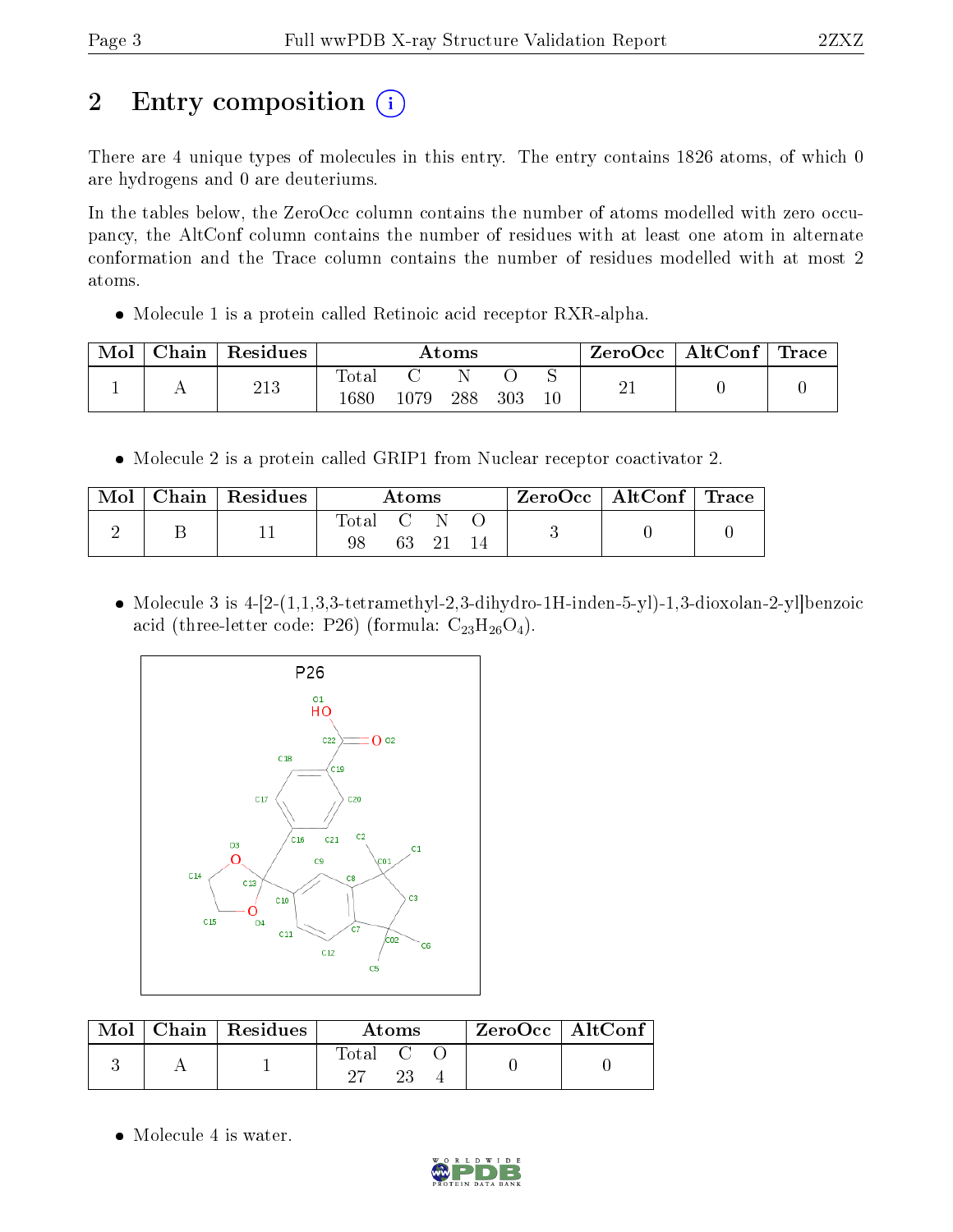|  | $Mol$   Chain   Residues | Atoms               | ZeroOcc   AltConf |
|--|--------------------------|---------------------|-------------------|
|  | 20                       | Total O<br>20<br>20 |                   |
|  |                          | Total O             |                   |

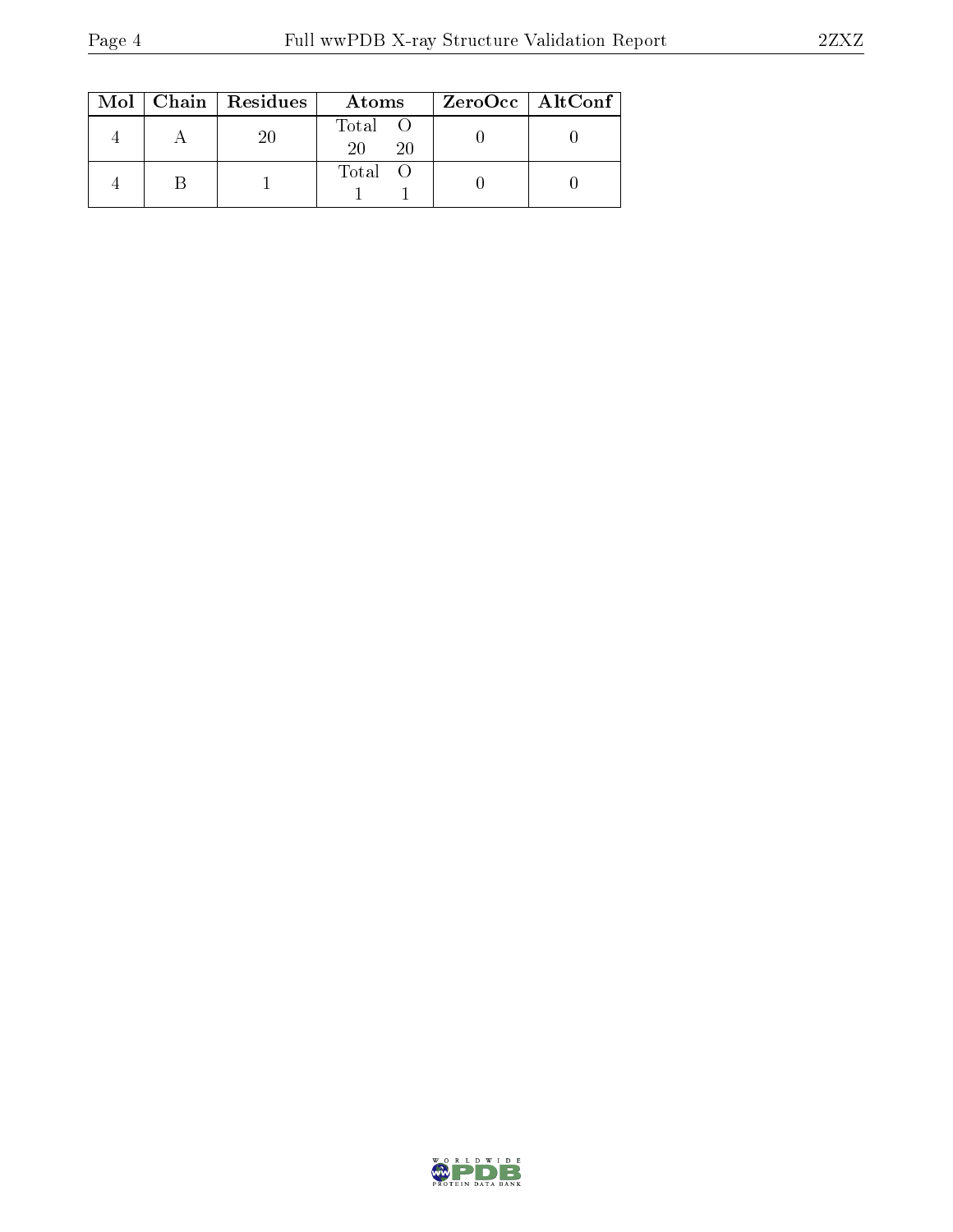# 3 Residue-property plots  $(i)$

These plots are drawn for all protein, RNA and DNA chains in the entry. The first graphic for a chain summarises the proportions of the various outlier classes displayed in the second graphic. The second graphic shows the sequence view annotated by issues in geometry and electron density. Residues are color-coded according to the number of geometric quality criteria for which they contain at least one outlier: green  $= 0$ , yellow  $= 1$ , orange  $= 2$  and red  $= 3$  or more. A red dot above a residue indicates a poor fit to the electron density (RSRZ  $> 2$ ). Stretches of 2 or more consecutive residues without any outlier are shown as a green connector. Residues present in the sample, but not in the model, are shown in grey.

• Molecule 1: Retinoic acid receptor RXR-alpha



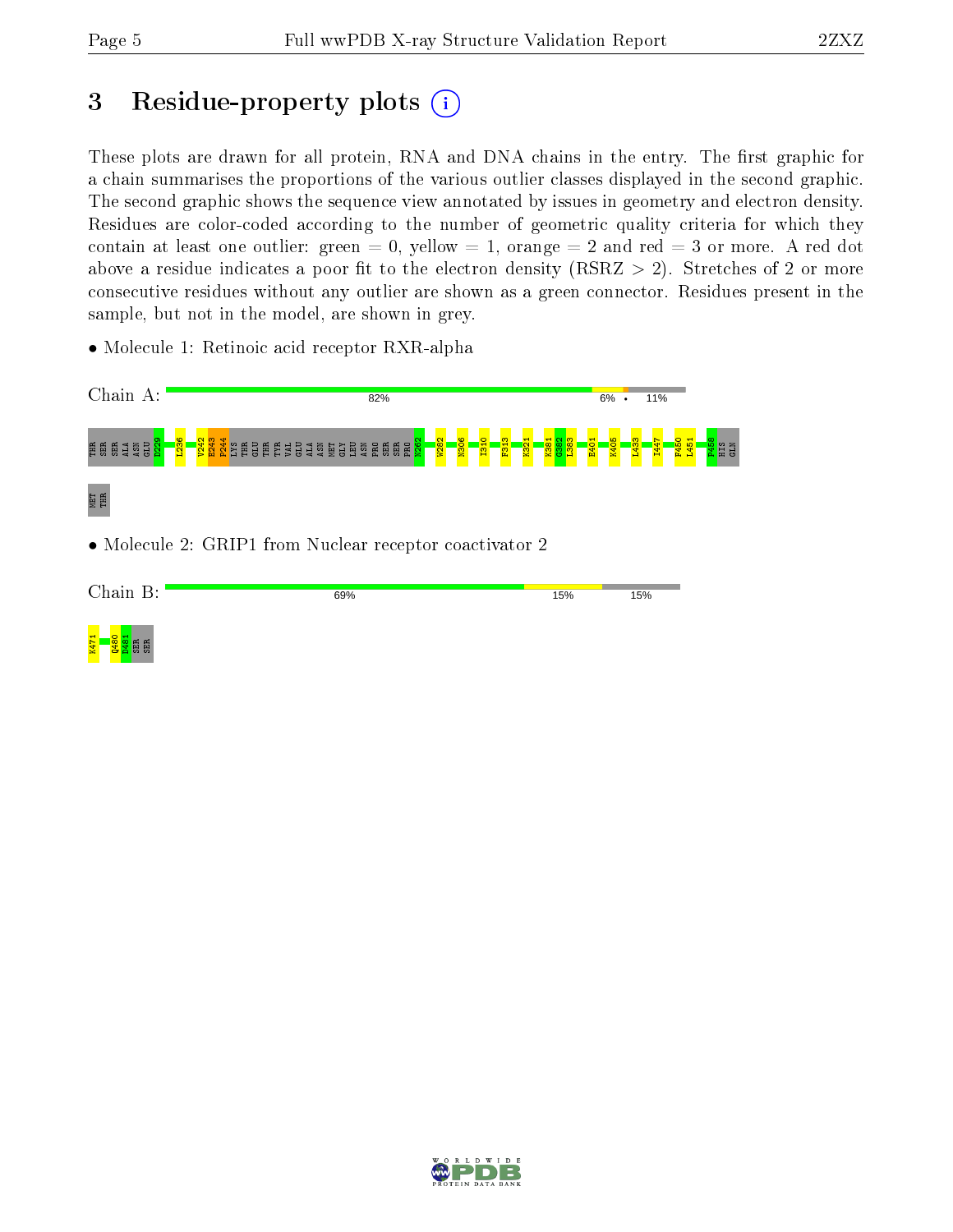# 4 Data and refinement statistics  $(i)$

| Property                                                             | Value                                           | Source     |
|----------------------------------------------------------------------|-------------------------------------------------|------------|
| Space group                                                          | P 43 21 2                                       | Depositor  |
| Cell constants                                                       | 64.08Å 64.08Å 110.39Å                           | Depositor  |
| a, b, c, $\alpha$ , $\beta$ , $\gamma$                               | $90.00^\circ$<br>$90.00^\circ$<br>$90.00^\circ$ |            |
| Resolution $(A)$                                                     | 3.00<br>10.00<br>$\frac{1}{2}$                  | Depositor  |
|                                                                      | 35.02<br>$-3.00$                                | <b>EDS</b> |
| % Data completeness                                                  | $100.0 (10.00 - 3.00)$                          | Depositor  |
| (in resolution range)                                                | $97.9(35.02-3.00)$                              | <b>EDS</b> |
| $R_{merge}$                                                          | 0.10                                            | Depositor  |
| $\mathrm{R}_{sym}$                                                   | 0.10                                            | Depositor  |
| $\sqrt{I/\sigma}(I) > 1$                                             | 8.28 (at $3.00\text{\AA}$ )                     | Xtriage    |
| Refinement program                                                   | REFMAC 5.2.0019                                 | Depositor  |
| $R, R_{free}$                                                        | 0.206<br>0.278                                  | Depositor  |
|                                                                      | (Not available)<br>0.208                        | DCC        |
| $R_{free}$ test set                                                  | No test flags present.                          | wwPDB-VP   |
| Wilson B-factor $(A^2)$                                              | 43.7                                            | Xtriage    |
| Anisotropy                                                           | 0.322                                           | Xtriage    |
| Bulk solvent $k_{sol}(e/\mathring{A}^3)$ , $B_{sol}(\mathring{A}^2)$ | 0.30, 17.5                                      | <b>EDS</b> |
| L-test for $\mathrm{twinning}^2$                                     | $< L >$ = 0.47, $< L2 >$ = 0.30                 | Xtriage    |
| Estimated twinning fraction                                          | No twinning to report.                          | Xtriage    |
| $\overline{F_o}, \overline{F_c}$ correlation                         | 0.92                                            | <b>EDS</b> |
| Total number of atoms                                                | 1826                                            | wwPDB-VP   |
| Average B, all atoms $(A^2)$                                         | 41.0                                            | wwPDB-VP   |

Xtriage's analysis on translational NCS is as follows: The largest off-origin peak in the Patterson function is  $7.34\%$  of the height of the origin peak. No significant pseudotranslation is detected.

<sup>&</sup>lt;sup>2</sup>Theoretical values of  $\langle |L| \rangle$ ,  $\langle L^2 \rangle$  for acentric reflections are 0.5, 0.333 respectively for untwinned datasets, and 0.375, 0.2 for perfectly twinned datasets.



<span id="page-5-1"></span><span id="page-5-0"></span><sup>1</sup> Intensities estimated from amplitudes.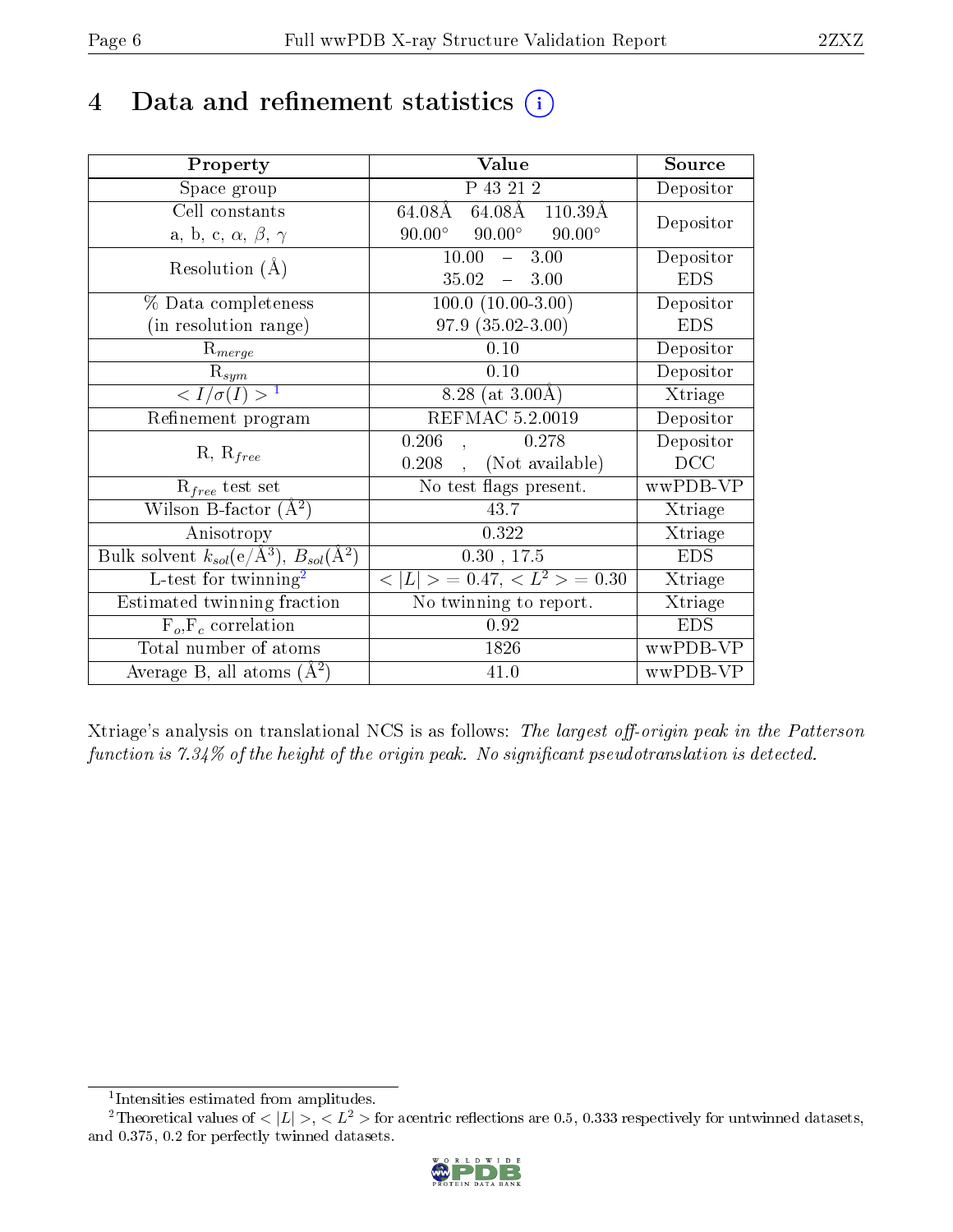# 5 Model quality  $(i)$

### 5.1 Standard geometry  $(i)$

Bond lengths and bond angles in the following residue types are not validated in this section: P26

The Z score for a bond length (or angle) is the number of standard deviations the observed value is removed from the expected value. A bond length (or angle) with  $|Z| > 5$  is considered an outlier worth inspection. RMSZ is the root-mean-square of all Z scores of the bond lengths (or angles).

| Mol | Chain |      | Bond lengths     | Bond angles |                    |  |
|-----|-------|------|------------------|-------------|--------------------|--|
|     |       | RMSZ | # $ Z  > 5$      | RMSZ        | # $ Z  > 5$        |  |
|     |       | 0.73 | $4/1714(0.2\%)$  | 0.54        | $1/2319(0.0\%)$    |  |
|     |       | 1.50 | $2/99$ $(2.0\%)$ | 0.47        | 0/130              |  |
| All | Аll   | 0.79 | $6/1813(0.3\%)$  | 0.53        | $1/2449$ $(0.0\%)$ |  |

All (6) bond length outliers are listed below:

| Mol            | Chain | Res | <b>Type</b> | Atoms       | Z        | Observed $(A)$ | Ideal(A) |
|----------------|-------|-----|-------------|-------------|----------|----------------|----------|
|                |       | 243 | GLU         | $CG$ - $CD$ | 16.00    | 1.75           | 1.51     |
|                |       | 381 | <b>LYS</b>  | $CG$ - $CD$ | $-14.19$ | 1.04           | 1.52     |
|                |       | 321 | <b>LYS</b>  | $CG$ - $CD$ | $-13.68$ | 1.05           | 1.52     |
| $\overline{2}$ | В     | 471 | LYS         | $CD-CE$     | $-11.66$ | 1.22           | 1.51     |
| $\overline{2}$ |       | 471 | LYS         | $CG$ - $CD$ | $-8.87$  | 1.22           | 1.52     |
|                |       | 244 | PRO         | $CA-C$      | $-8.03$  | 1.36           | 1.52     |

All (1) bond angle outliers are listed below:

|  |  | $\mid$ Mol $\mid$ Chain $\mid$ Res $\mid$ Type $\mid$ Atoms | $\parallel$ Z $\parallel$ Observed( $^o$ ) $\parallel$ Ideal( $^o$ ) |        |
|--|--|-------------------------------------------------------------|----------------------------------------------------------------------|--------|
|  |  | 381   LYS   CB-CG-CD   5.37                                 | 125.56                                                               | 111 60 |

There are no chirality outliers.

There are no planarity outliers.

### $5.2$  Too-close contacts  $\binom{1}{1}$

In the following table, the Non-H and H(model) columns list the number of non-hydrogen atoms and hydrogen atoms in the chain respectively. The H(added) column lists the number of hydrogen atoms added and optimized by MolProbity. The Clashes column lists the number of clashes within the asymmetric unit, whereas Symm-Clashes lists symmetry related clashes.

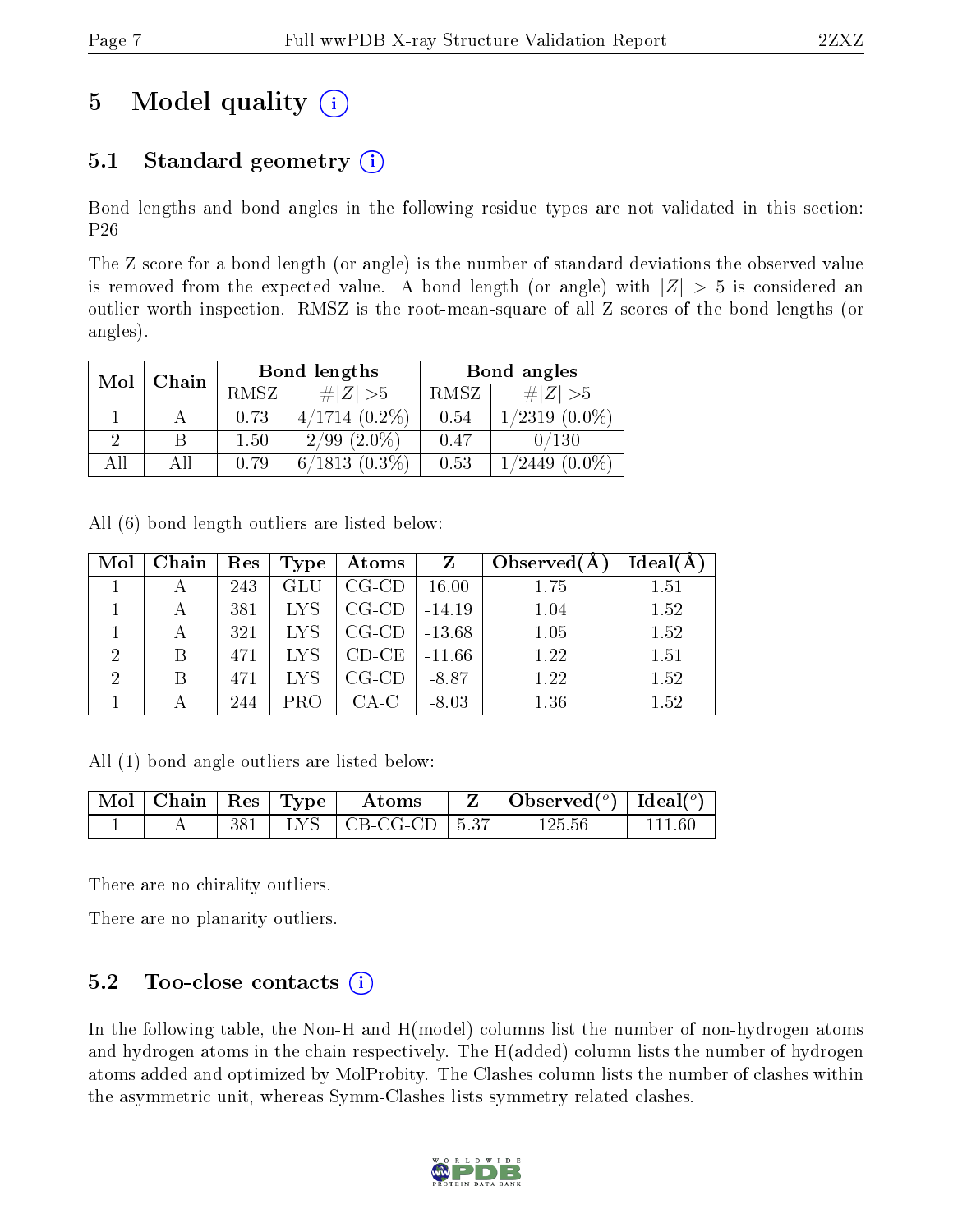|  |      |         | Mol   Chain   Non-H   H(model)   H(added)   Clashes   Symm-Clashes |
|--|------|---------|--------------------------------------------------------------------|
|  | 1680 | 1715    |                                                                    |
|  | 98   | $108\,$ |                                                                    |
|  |      | 25      |                                                                    |
|  |      |         |                                                                    |
|  |      |         |                                                                    |
|  | 1826 |         |                                                                    |

The all-atom clashscore is defined as the number of clashes found per 1000 atoms (including hydrogen atoms). The all-atom clashscore for this structure is 2.

All (6) close contacts within the same asymmetric unit are listed below, sorted by their clash magnitude.

| Atom-1            | Atom-2             | Interatomic<br>distance $(A)$ | Clash<br>overlap |
|-------------------|--------------------|-------------------------------|------------------|
| 1: A:306: ASN:ND2 | 1: A: 433: LEU: HG | 2.21                          | 0.56             |
| 1:A:242:VAL:HG21  | 1:A:282:TRP:HB2    | 1.93                          | 0.51             |
| 1: A:310: ILE: HA | 1:A:313:PHE:CE2    | 2.47                          | 0.49             |
| 1: A:401: GLU:HG2 | 1: A:405:LYS:HE2   | 1.94                          | 0.49             |
| 1:A:447:ILE:HG23  | 1:A:451:LEU:HD23   | 197                           | 0.46             |
| 1:A:243:GLU:HA    | 1: A:244: PRO:HD3  | 1.89                          | 0.44             |

There are no symmetry-related clashes.

#### 5.3 Torsion angles  $(i)$

#### 5.3.1 Protein backbone (i)

In the following table, the Percentiles column shows the percent Ramachandran outliers of the chain as a percentile score with respect to all X-ray entries followed by that with respect to entries of similar resolution.

The Analysed column shows the number of residues for which the backbone conformation was analysed, and the total number of residues.

| Mol | Chain | Analysed        | Favoured    | Allowed   Outliers | Percentiles                  |               |
|-----|-------|-----------------|-------------|--------------------|------------------------------|---------------|
|     |       | 209/240(87%)    | $204(98\%)$ | $5(2\%)$           | $\mid$ 100 $\mid$ 100 $\mid$ |               |
|     |       | 9/13(69%)       | $8(89\%)$   | $1(11\%)$          | 100                          | 100           |
| All | All   | $218/253(86\%)$ | 212(97%)    | 6 $(3%)$           | 100                          | $100\text{ }$ |

There are no Ramachandran outliers to report.

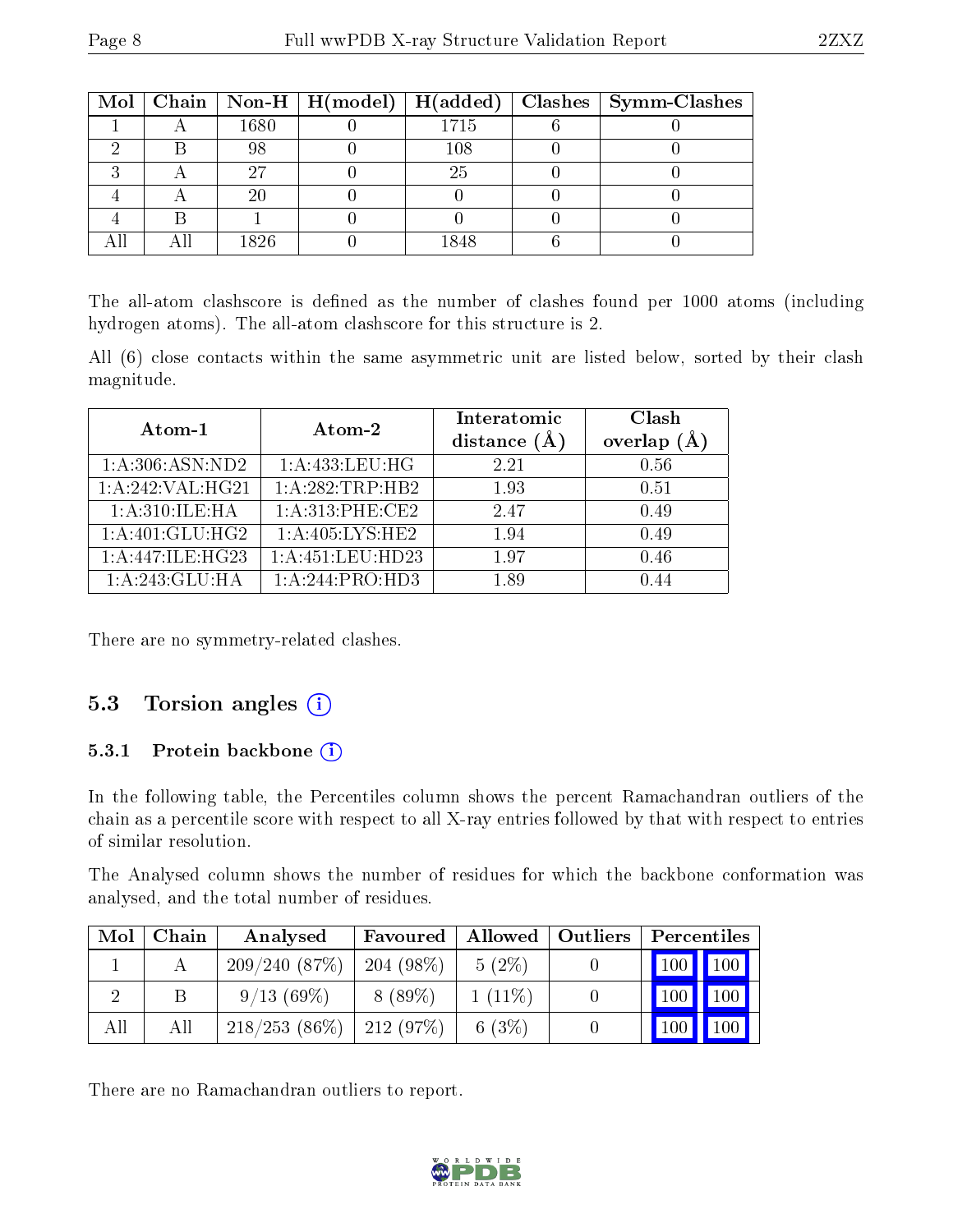#### 5.3.2 Protein sidechains  $(i)$

In the following table, the Percentiles column shows the percent sidechain outliers of the chain as a percentile score with respect to all X-ray entries followed by that with respect to entries of similar resolution.

The Analysed column shows the number of residues for which the sidechain conformation was analysed, and the total number of residues.

| Mol | Chain | Analysed      | Rotameric    | Outliers |          |
|-----|-------|---------------|--------------|----------|----------|
|     |       | 183/207(88%)  | 180 $(98\%)$ | $3(2\%)$ | 86<br>62 |
|     |       | $11/13$ (85%) | $10(91\%)$   | $1(9\%)$ | 9 <br>34 |
| All | All   | 194/220(88%)  | 190 (98%)    | $4(2\%)$ | 82<br>53 |

All (4) residues with a non-rotameric sidechain are listed below:

| Mol | Chain | Res | Type       |
|-----|-------|-----|------------|
|     |       | 236 | LEU        |
|     |       | 383 | LEU        |
|     |       | 450 | <b>PHE</b> |
|     |       | 480 | GL N       |

Some sidechains can be flipped to improve hydrogen bonding and reduce clashes. All (1) such sidechains are listed below:

| Mol | Chain | $\mathbf{Res}$ | 1'ype |
|-----|-------|----------------|-------|
|     |       |                |       |

#### 5.3.3 RNA [O](https://www.wwpdb.org/validation/2017/XrayValidationReportHelp#rna)i

There are no RNA molecules in this entry.

#### 5.4 Non-standard residues in protein, DNA, RNA chains (i)

There are no non-standard protein/DNA/RNA residues in this entry.

#### 5.5 Carbohydrates  $(i)$

There are no carbohydrates in this entry.

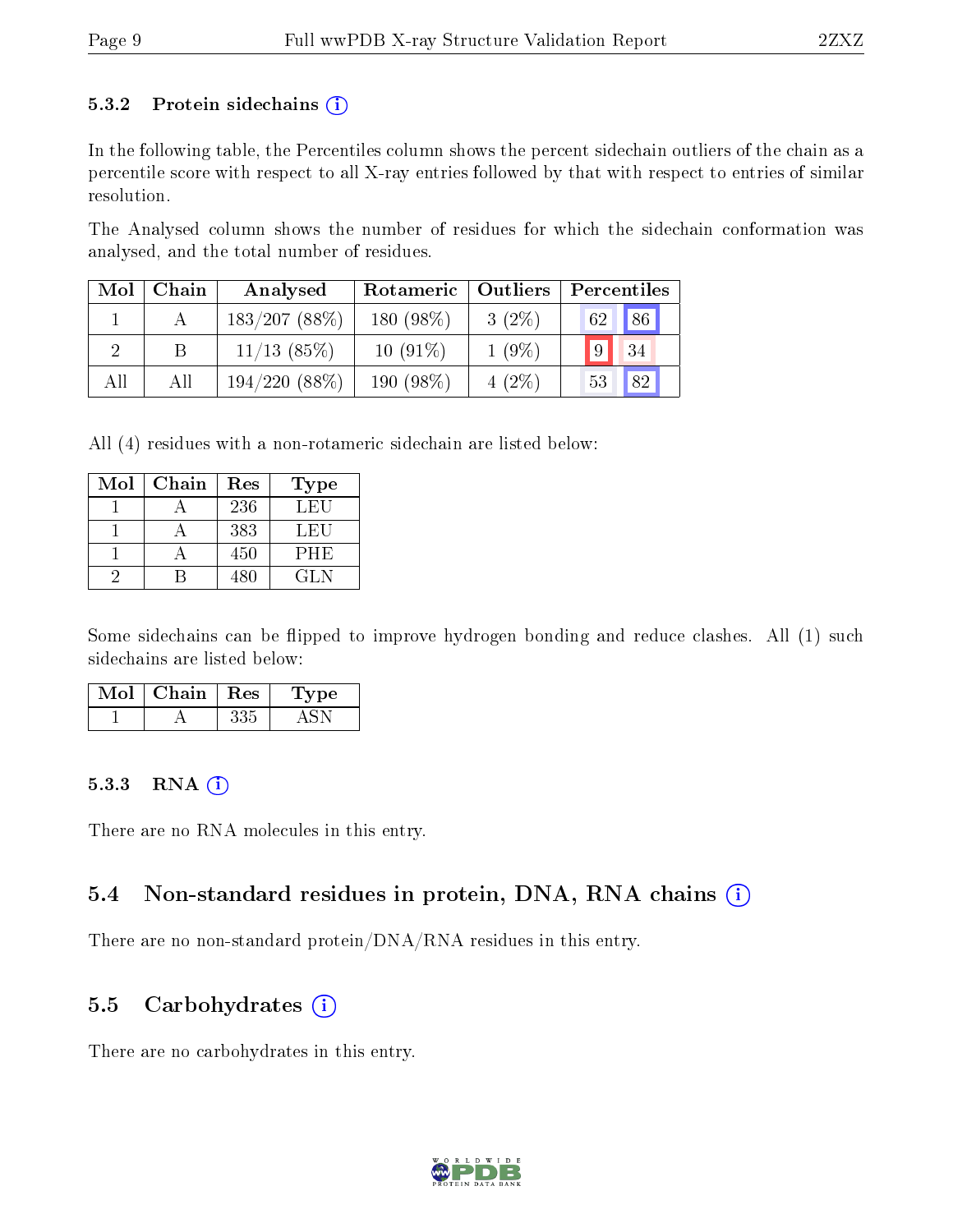### 5.6 Ligand geometry (i)

1 ligand is modelled in this entry.

In the following table, the Counts columns list the number of bonds (or angles) for which Mogul statistics could be retrieved, the number of bonds (or angles) that are observed in the model and the number of bonds (or angles) that are dened in the Chemical Component Dictionary. The Link column lists molecule types, if any, to which the group is linked. The Z score for a bond length (or angle) is the number of standard deviations the observed value is removed from the expected value. A bond length (or angle) with  $|Z| > 2$  is considered an outlier worth inspection. RMSZ is the root-mean-square of all Z scores of the bond lengths (or angles).

| $\bf{Mol}$ |          | Type   Chain | $\mid$ Res $\mid$ | Link   | Bond lengths |      |         | Bond angles                            |      |  |
|------------|----------|--------------|-------------------|--------|--------------|------|---------|----------------------------------------|------|--|
|            |          |              |                   |        | Counts -     |      | #Z  > 2 | Counts   RMSZ $\vert \# \vert Z \vert$ |      |  |
|            | $P_{26}$ |              |                   | $\sim$ | 28,30,30     | 00.1 |         | 45,48,48                               | 1.16 |  |

In the following table, the Chirals column lists the number of chiral outliers, the number of chiral centers analysed, the number of these observed in the model and the number defined in the Chemical Component Dictionary. Similar counts are reported in the Torsion and Rings columns. '-' means no outliers of that kind were identified.

|                 |  | Mol   Type   Chain   Res   Link   Chirals | Torsions                     | Rings |
|-----------------|--|-------------------------------------------|------------------------------|-------|
| P <sub>26</sub> |  |                                           | $\frac{2/12/43/43}{0/4/4/4}$ |       |

All (1) bond length outliers are listed below:

|  |  |                        | $\mid$ Mol $\mid$ Chain $\mid$ Res $\mid$ Type $\mid$ Atoms $\mid$ Z $\mid$ Observed(Å) $\mid$ Ideal(Å) $\mid$ |  |
|--|--|------------------------|----------------------------------------------------------------------------------------------------------------|--|
|  |  | $P26   C19-C22   3.29$ | $1.50\,$                                                                                                       |  |

All (5) bond angle outliers are listed below:

| Mol | Chain | Res | Type            | Atoms                                            |         | Observed $(°)$ | $Ideal(^o)$ |
|-----|-------|-----|-----------------|--------------------------------------------------|---------|----------------|-------------|
| ર   |       |     | $P_{26}$        | $C10-C9-C8$                                      | $-3.38$ | 118.55         | 123.80      |
|     |       |     | $P_{26}$        | $C3-C01-C8$                                      | 2.40    | 103.54         | 101.58      |
| २   |       |     | P <sub>26</sub> | C3-C02-C7                                        | 2.34    | 103.49         | 101.58      |
| २   |       |     | P <sub>26</sub> | C <sub>11</sub> -C <sub>12</sub> -C <sub>7</sub> | $-2.14$ | 118.17         | 121.88      |
|     |       |     | P26             | $O4$ -C <sub>13</sub> -C <sub>16</sub>           | $-2.04$ | 105.94         | 109.38      |

There are no chirality outliers.

All (2) torsion outliers are listed below:

| $Mol$   Chain | $\operatorname{Res}$ | Type | <b>Atoms</b>      |
|---------------|----------------------|------|-------------------|
|               |                      |      | $C10-C13-C16-C17$ |
|               |                      |      | $C10-C13-C16-C21$ |

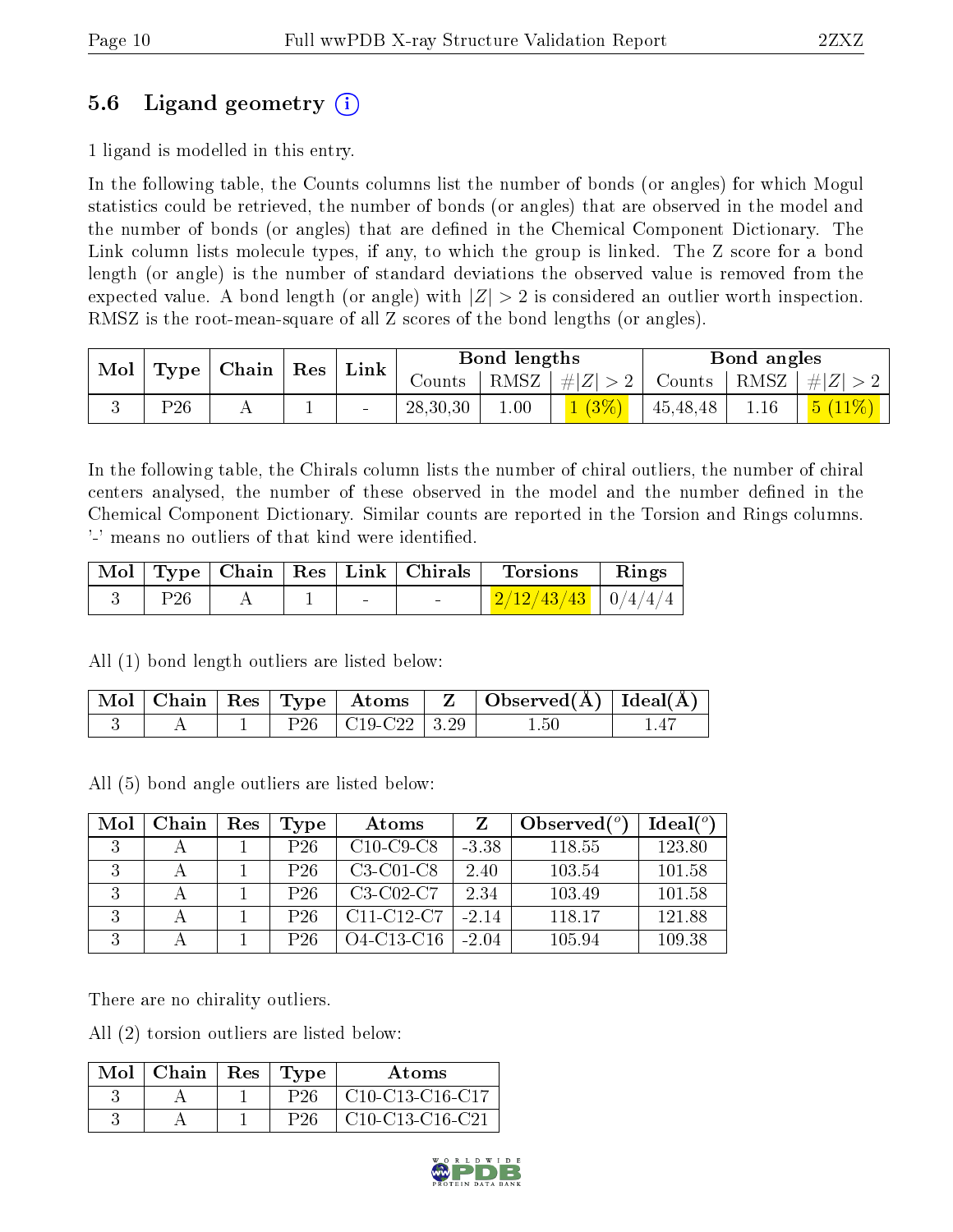There are no ring outliers.

No monomer is involved in short contacts.

The following is a two-dimensional graphical depiction of Mogul quality analysis of bond lengths, bond angles, torsion angles, and ring geometry for all instances of the Ligand of Interest. In addition, ligands with molecular weight > 250 and outliers as shown on the validation Tables will also be included. For torsion angles, if less then 5% of the Mogul distribution of torsion angles is within 10 degrees of the torsion angle in question, then that torsion angle is considered an outlier. Any bond that is central to one or more torsion angles identified as an outlier by Mogul will be highlighted in the graph. For rings, the root-mean-square deviation (RMSD) between the ring in question and similar rings identified by Mogul is calculated over all ring torsion angles. If the average RMSD is greater than 60 degrees and the minimal RMSD between the ring in question and any Mogul-identified rings is also greater than 60 degrees, then that ring is considered an outlier. The outliers are highlighted in purple. The color gray indicates Mogul did not find sufficient equivalents in the CSD to analyse the geometry.



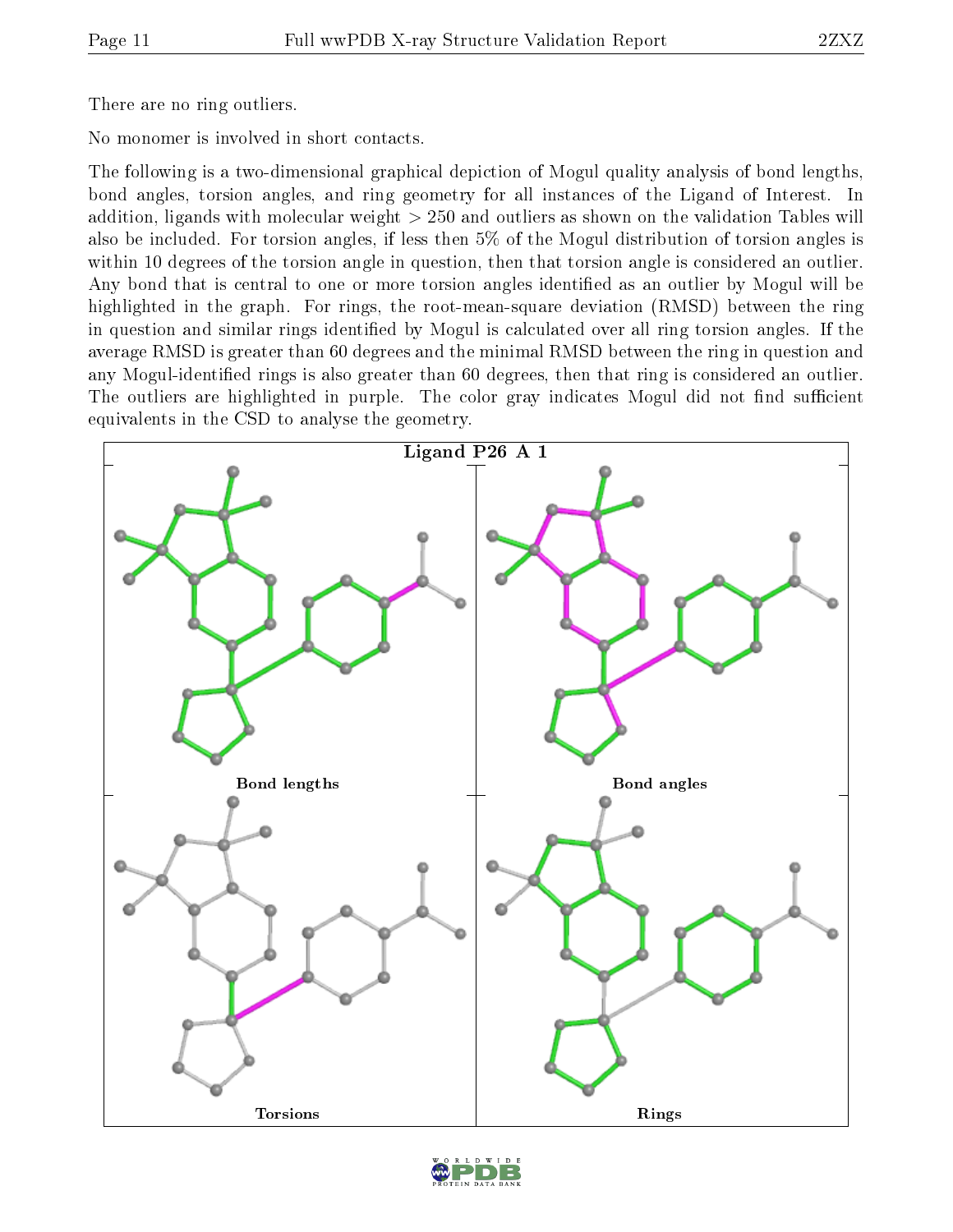### 5.7 [O](https://www.wwpdb.org/validation/2017/XrayValidationReportHelp#nonstandard_residues_and_ligands)ther polymers (i)

There are no such residues in this entry.

### 5.8 Polymer linkage issues (i)

There are no chain breaks in this entry.

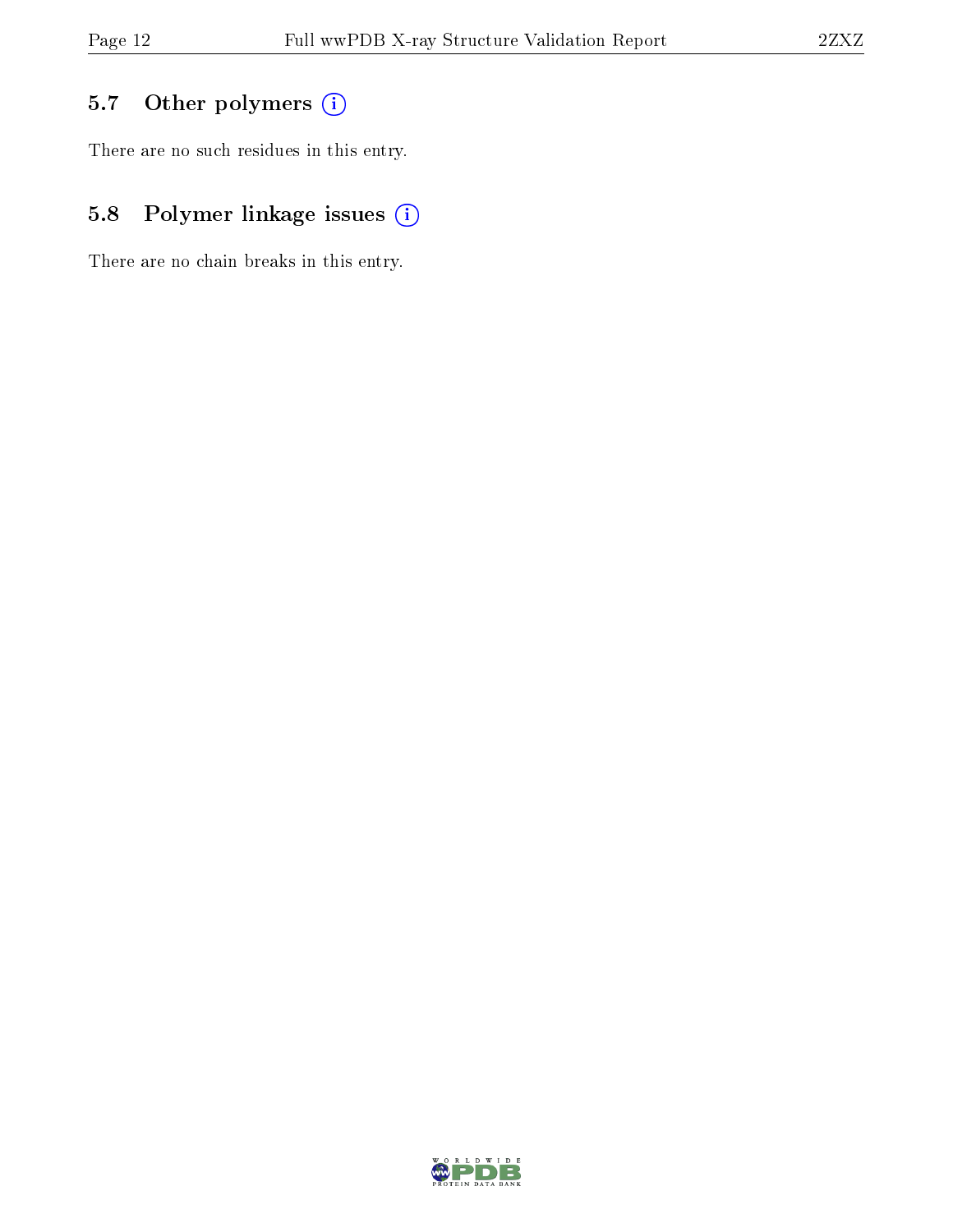## 6 Fit of model and data  $\left( \cdot \right)$

## 6.1 Protein, DNA and RNA chains (i)

In the following table, the column labelled  $#RSRZ>2'$  contains the number (and percentage) of RSRZ outliers, followed by percent RSRZ outliers for the chain as percentile scores relative to all X-ray entries and entries of similar resolution. The OWAB column contains the minimum, median,  $95<sup>th</sup>$  percentile and maximum values of the occupancy-weighted average B-factor per residue. The column labelled  $Q < 0.9$  lists the number of (and percentage) of residues with an average occupancy less than 0.9.

| Mol | Chain | Analysed        | $<$ RSRZ $>$ | $\#\text{RSRZ}\text{>2}$        | $OWAB(A^2)$                | Q <sub>0.9</sub> |
|-----|-------|-----------------|--------------|---------------------------------|----------------------------|------------------|
|     |       | $213/240(88\%)$ | $-0.43$      | $\vert$ 100 $\vert$ 100 $\vert$ | 30, 41, 61, 65             | 6 $(2\%)$        |
|     |       | $11/13$ (84\%)  | $-0.51$      | 100<br>100                      | 43, 45, 50, 50   1 $(9\%)$ |                  |
| All | All   | 224/253(88%)    | $-0.44$      | 100 100                         | 30, 41, 61, 65             | 7(3%)            |

There are no RSRZ outliers to report.

#### 6.2 Non-standard residues in protein, DNA, RNA chains (i)

There are no non-standard protein/DNA/RNA residues in this entry.

#### 6.3 Carbohydrates (i)

There are no carbohydrates in this entry.

### 6.4 Ligands  $(i)$

In the following table, the Atoms column lists the number of modelled atoms in the group and the number defined in the chemical component dictionary. The B-factors column lists the minimum, median,  $95<sup>th</sup>$  percentile and maximum values of B factors of atoms in the group. The column labelled  $Q< 0.9$  lists the number of atoms with occupancy less than 0.9.

|  |  |      | Mol   Type   Chain   Res   Atoms   RSCC   RSR   B-factors $(\AA^2)$   Q<0.9 |  |
|--|--|------|-----------------------------------------------------------------------------|--|
|  |  | 0.94 | 34,35,36,36                                                                 |  |

The following is a graphical depiction of the model fit to experimental electron density of all instances of the Ligand of Interest. In addition, ligands with molecular weight > 250 and outliers as shown on the geometry validation Tables will also be included. Each fit is shown from different orientation to approximate a three-dimensional view.